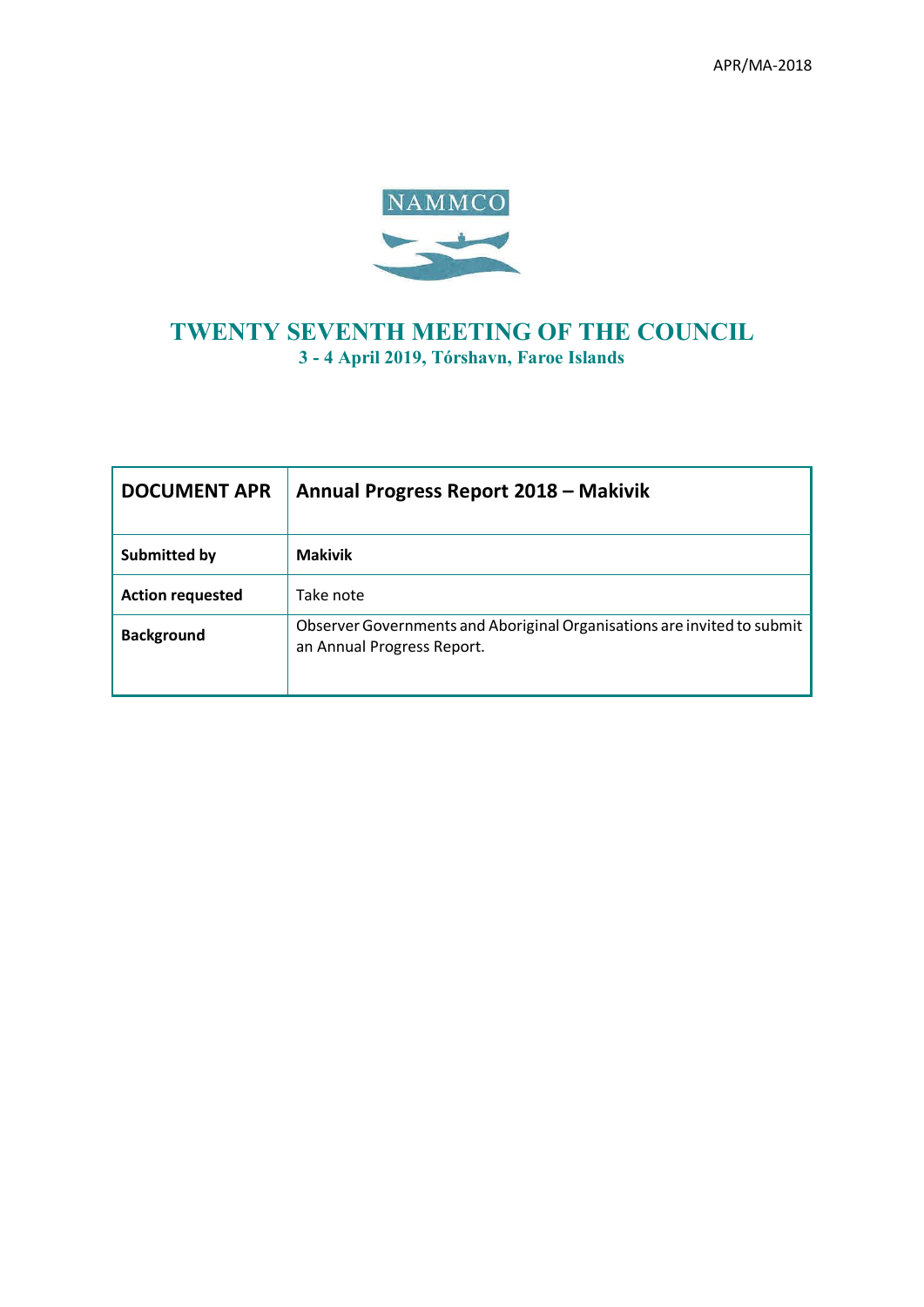

**Makivik Corporation Report for NAMMCO Management Committee Meetings and the Meeting of the Council Tórshavn, Faroe Islands, April 2019**

#### **Beluga**

Beluga whales have been harvested by Nunavik Inuit for millennia for subsistence purposes. Nunavik Inuit harvest from primarily two stocks; Eastern Hudson Bay (EHB) beluga and Western Hudson Bay (WHB) beluga. While the two stocks summer in discrete areas, both stocks share spring and autumn migration routes and overwinter jointly in Hudson Strait and the Labrador Sea. Commercial whaling during the 1800's severely depleted the EHB stock, for which a conservation concern has currently been identified. The WHB has no conservation concern.

Makivik and the Makivik-owned Nunavik Research Centre (NRC) collaborate with the Department of Fisheries and Oceans Canada (DFO) on the monitoring of the subsistence beluga harvest by Nunavik Inuit. The NRC prepares and distributes the sampling kits to communities and coordinates payments to Nunavik hunters who return the samples. Wildlife technicians at the NRC also use the sampled teeth to age the beluga whales. DFO uses the maqtaq/skin sample for genetic analysis for stock identification, and in some years, for examining for presence of parasites or contamination. Furthermore, the NRC toxicologist has worked with beluga samples to test for the presence of heavy metals (Pb, Hg, Cd, Se) in meat and maqtaq.

The current 3-year Total Allowable Take (TAT) for beluga harvested in Nunavik expires in 2020. Makivik chairs the Nunavik Beluga Working Group, which also includes hunters, DFO and the Nunavik Marine Region Wildlife Board (NMRWB). The working group was established to explore ways to address uncertainties in the management process and population models, prior to establishment of the next beluga management plan. Discussion of better monitoring of whale migration, behaviour, and the use of biopsy darting to obtain genetic samples as well as using remote sensing to determine abundance are currently underway. A research project will be initiated in spring/summer 2019 to better understand the summer utilization of Ungava Bay using a combination of scientific research methods and an Inuit Knowledge study.

#### **Walrus**

The NRC undertakes a sampling program with Nunavik walrus harvesters to test for the presence of *Trichinella* in walrus meat. This longstanding program allows Nunavik Inuit to know that the meat is safe to eat. Hunters send in a sample of the tongue which is then analyzed by trained NRC staff. Usually, results can be returned to the communities within 48 hours of the samples being received by the NRC.